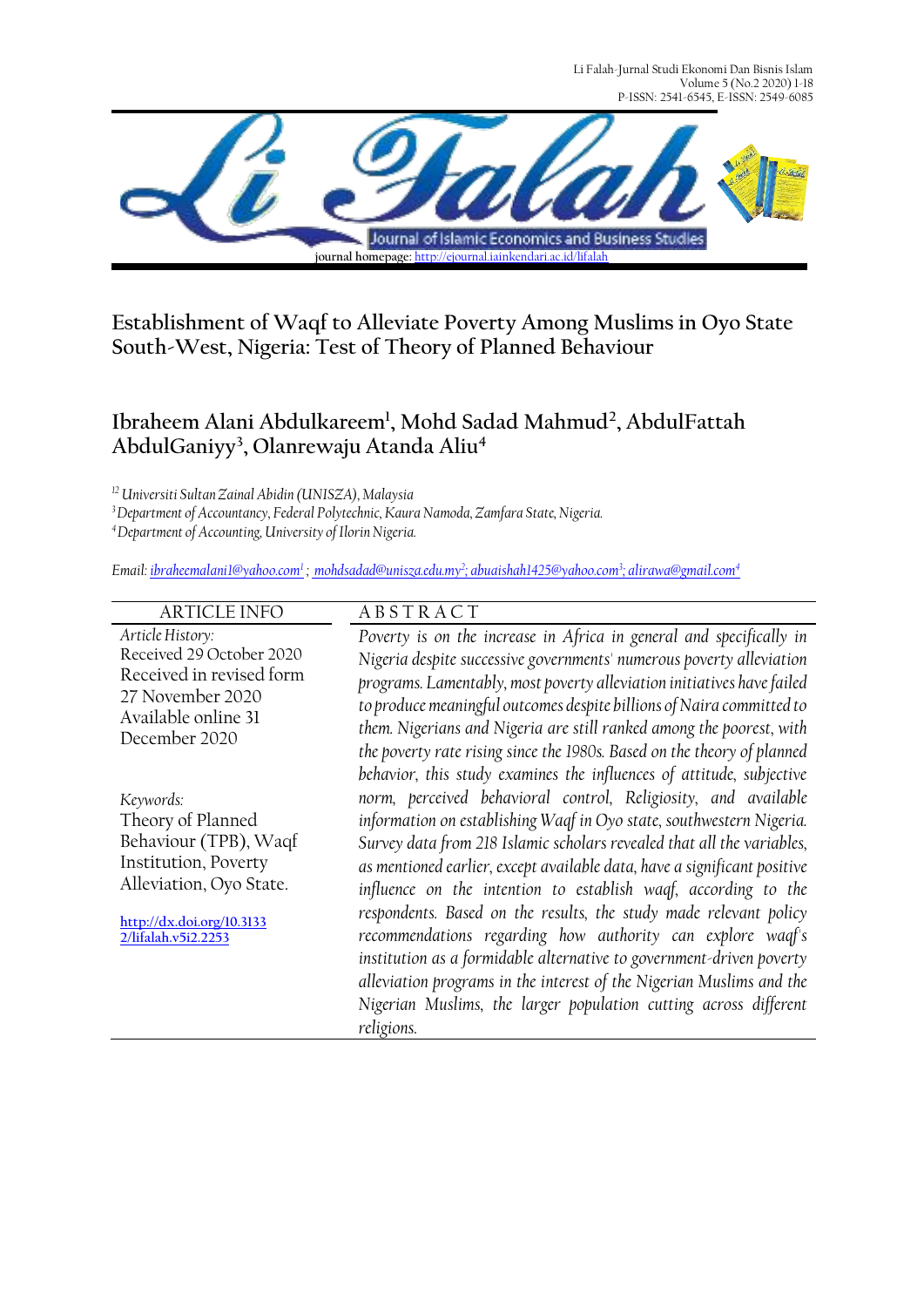#### **1. Introduction**

In many regions of the world, poverty alleviation drives have yielded positive results with Africa's exemption, where poverty persistently ravages the inhabitants, leading to serious concerns. The current trends show that about 9 out of 10 extremely poor will be in Africa by 2030 (Ziyaviddinovna & Sagdullaevich, 2020**)**. In Nigeria, the most populous African nation, 70% of the population lives below the poverty level despite abundant human and mineral resources (Okoroafor & Nwaeze, 2013). Thus, one of Nigeria's problems is poverty prevalence affecting a large percentage of the population. The effects of poverty on Nigerians have attracted authorities and scholars' attention to look for ways to combat the menace. In the last three decades, successive civilian and military governments have formulated and implemented different policies to alleviate the scourge of poverty among Nigerians. Lamentably, most poverty alleviation initiatives have failed to produce meaningful outcomes despite billions of Naira committed to them. Both Nigerians and Nigeria still ranked among the poorest, with the poverty rate rising since the 1980s (AbdulKareem, Ogunbado, AbdulGaniyy, & Mahmud, 2019; Alaro & Alalubosa, 2019). World Bank reports project that by 2050, Nigeria is set to become the world's third-biggest poverty-afflicted nation (Kazeem, 2018).

Reports and literature evidence have demonstrated that waqf is one of the powerful instruments to mitigate poverty. An excellent way to alleviate poverty is through the Waqf institution, which has played a significant role in overcoming poverty. Waqf institution is one of the Islamic alternatives aimed at bridging a sustainable gap between the rich and the poor within the holistic framework of brotherhood, mutual care, and concern for the psychophysical enrichment and survival of those in need (Ali, 2009). Waqf can eradicate poverty (Yusuff & Nor Aziz, 2013) by caring for the underprivileged, regardless of their religion, sect, gender, tribe, or color.

Waqf has the objective of poverty alleviation, similar to Zakat. Waqf is instrumental in poverty alleviation. However, there is agreement among Islamic scholars that performing waqf is not compulsory compared to Zakat, which becomes mandatory on a Muslim when their wealth reaches a specific amount. Because of its voluntary status, this study proposes to examine the intention to establish waqf for poverty alleviation in Oyo State, southwestern Nigeria using an extended theory of planned behavior (TPB) with a sample drawn from the Muslim population. In addition to attitude, subjective norm, and perceived behavioral control specified as the determinants of intention in TPB, the framework of the study was extended with the inclusion of Religiosity and amount of information as influencing factors towards establishing waqf for poverty alleviation. The paper is organized as follows. After the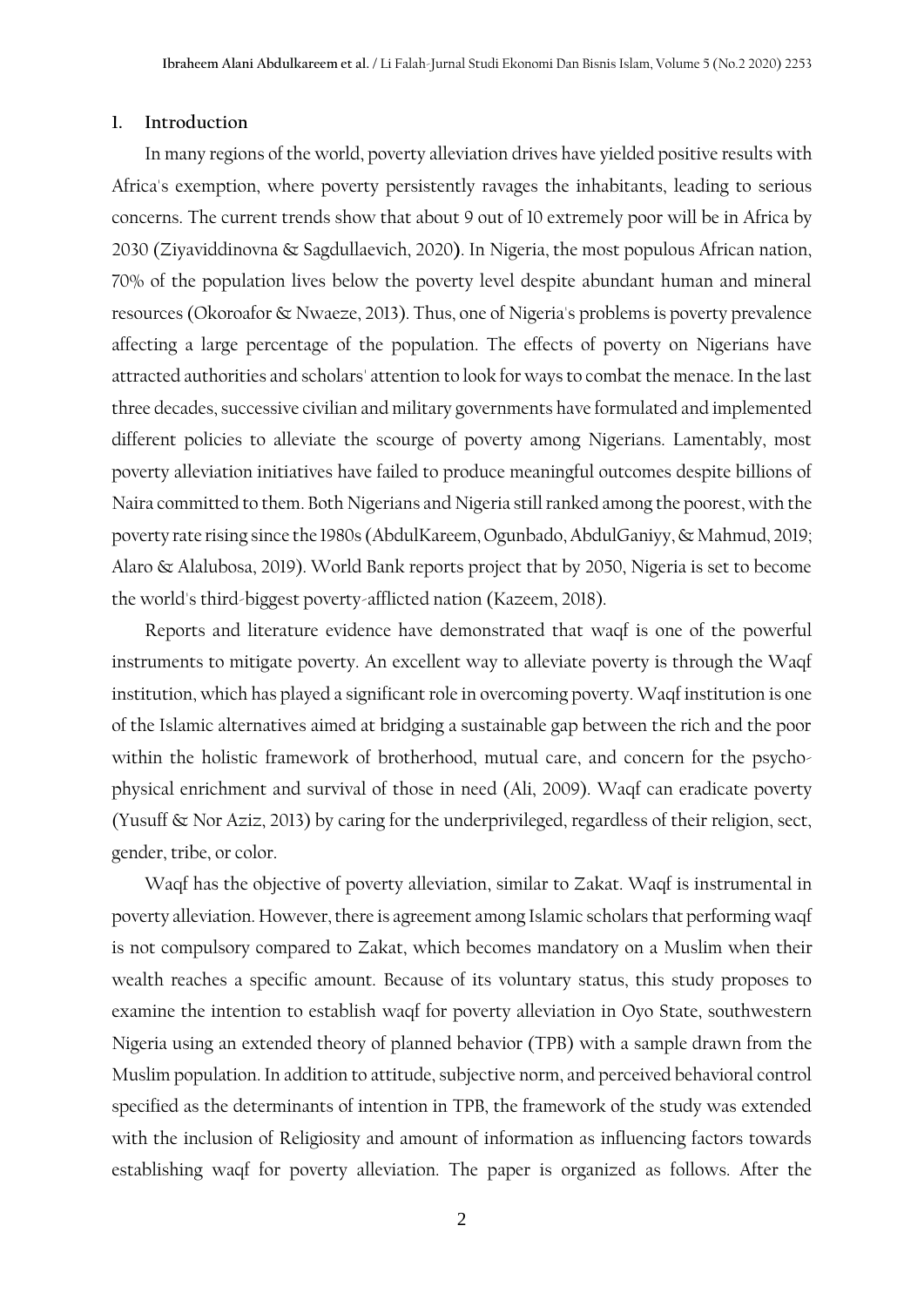introduction, Section 2 discusses the literature review, the history of poverty alleviation initiatives in Nigeria, and waqf's concept and its roles in alleviating poverty. Section 3 explains the methodology of the study. Section 4 states the study's findings, while Section 5 states the conclusion.

# **2. Literature Review**

# **2.1 Poverty**

The concept of poverty is defined differently by scholars from different perspectives. Hence, there is no universal definition of poverty. Poverty is the inability to attain a minimum standard of living and deprivation of the fundamental necessity of life and well-being (World Bank, 1990, 2001). Ziyaviddinovna and Sagdullaevich, 2020**)** defined poverty as "a living condition in which an individual cannot take care of his basic needs like clothing, food, shelter, inability to meet social and economic obligations." Ajayi (2009) postulated that poverty incorporates not having sufficient food to eat, poor nutrition, low drinking water, high rate of infant mortality, unfit housing, poor environmental condition, low life expectancy, inferior educational opportunities, low level of energy consumption, inadequate health care, absence of essential infrastructure. Poverty is a lack of material and money needed to empower the people to sustain living a good life (2007). Ziyaviddinovna & Sagdullaevich (2020) assert that poverty may deny the fulfillment of five basic human requirements in terms of religion, self, intellect or knowledge, offspring, and wealth in life a Musli**m.** The deprivation from poverty leads to a sense of helplessness, over-dependence, lack of opportunity, self-respect, and selfconfidence in the poor (John and Bright, 2012).

# **2.2 Poverty Alleviation Programmes in Nigeria**

To alleviate the increasing poverty rate in Nigeria, successive governments have adopted different poverty alleviating programs like most other countries. In 1972 the government of Yakubu Gowon set up the National Accelerated Food Production Programme (NAFPP) and the Nigerian Agricultural and Cooperative Bank (NACB) aimed at ensuring adequate agricultural production in the country. In 1976, when General Olusegun Obasanjo took over as the head of State, "Operation Feed the Nation" was initiated (Udofia & Mkpa, 2016). Likewise, the civilian administration headed by Alhaji Shehu Shagari introduced the "Green Revolution" in 1980 to reduce food importation by boosting crops and fiber productions in the country, among other objectives. After the overthrow of General Muhammadu Buhari by the military regime headed by General Ibrahim Babangida, the People's Bank was established to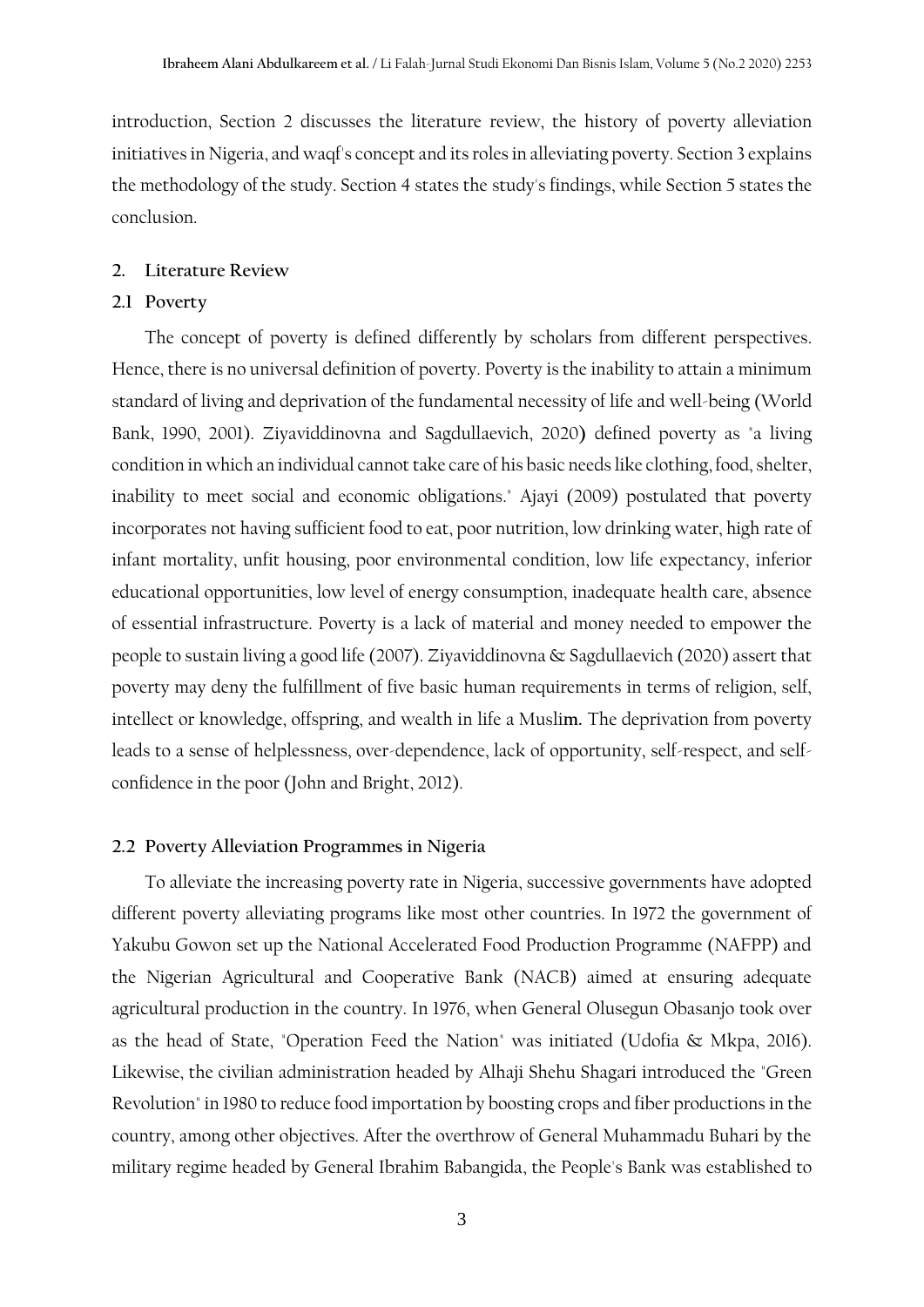offer soft loans to the citizens. Babangida's administration also established the "Directorate of Food, Roads, and Rural Infrastructure" to reduce poverty to develop rural communities (Orokpo & Mutong, 2018).

In 1997 during the regime of General Sani Abacha, attempts were also made to reduce poverty in the country by introducing the "Family Support Programme."With Nigeria's return to democracy in 1999, President Olusegun Obasanjo, the "National Poverty Eradication Programme," was also introduced to address poverty among the populace. In a renewed effort to alleviate poverty to lessen the Nigerian masses' suffering, the democratic administration of Late President Musa Ya'adua came up with a 7 point plan in 2007. One of the agendas aimed to improve living conditions for Nigerians, impoverished people. In a similar vein, President Ebele Goodluck Jonathan came up with the dual strategic programs of "Subsidy Reinvestment Empowerment Programme" in 2010 and "You Win Programme" in 2013, to create jobs for thousands of unemployed graduates and assist women to secure business grants (Tunji 2013). The current government of President Muhammad Buhari has also initiated some poverty alleviation programmers via various government initiatives, particularly in the agricultural sector.

With the exemption of the poverty alleviation programs of the current administration that are too early to be judged, other poverty alleviation initiatives have failed to translate to meaningful impacts on average Nigerians' lives (Alaro, & Alalubosa, 2019). Besides the successive regime's efforts, different non-governmental organizations established to alleviate poverty in the country have also not yielded substantially noticeable results in poverty alleviation (Alaro & Alalubosa, 2019). None of those mentioned above program produced tangible outcomes concerning alleviating poverty in Nigeria (Dansabo, 2015; Tunji, 2013). Achuonye (2017) asserted that poverty alleviating programs had been handled with so much noise with little or no result to show. As of 2016, 85%t of Nigerians lived in poverty (The Nation Newspaper, 2016). Thus, most Nigerians wallow in abject poverty while very few live in wealth as the menace of poverty in Nigeria has become so endemic. The failure of the government-driven poverty initiatives in Nigeria could be attributed to the possibility that such initiatives are proposed as a mere norm to achieve populist agenda despite the quantum amount of resources committed to the initiatives (AbdulKareem, AbdulGaniyy, Mahmud & Yazid, 2020; AbdulKareem, Mahmud & Ganiyy, 2020). To this end, this study examines the intention to establish the Islamically induced (individual and non-governmental) concept of waqf towards poverty alleviation in Oyo State, southwestern Nigeria.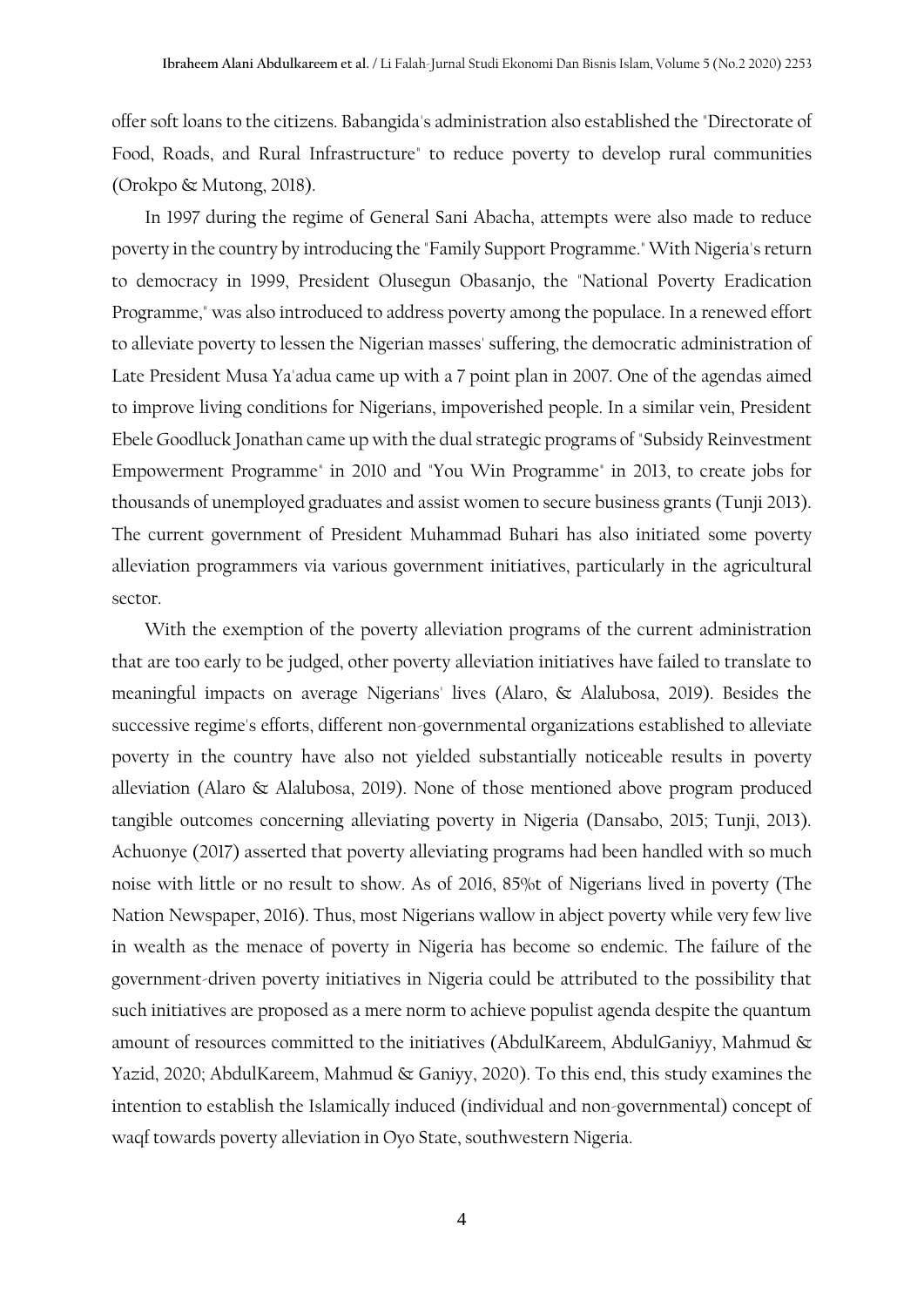## **2.3 Waqf and Poverty Alleviation**

Waqf involves holding assets, properties, or belongings in the custody of an Islamic entity meant to specifically see the needs of the poor and needy (AbdulKareem et al., 2019). Alaro and Alalubosa (2019) defined waqf as the "confinement of immovable or movable property from the ownership of the founder and the dedication of its usufruct in perpetuity to needs that may arise in the different Muslim societies in a way that it cannot be revoked, bequeathed or sold." Similarly, Mannan (2005) stated that *waqf* could be defined as an act of refraining from the use and disposal of any asset from which one can benefit or use it for a long time except through charity purposes. *Waqf* is different from Zakat and donation. *Zakat* is one of the essential pillars of Islam that Allah (SWT) ordained and made compulsory (*wajib*) on all the believing Muslims. The receivers of Zakat are clearly stated in the Quran. On the other hand, a *waqf* is a charitable act that is not compulsory, unlike Zakat.

The core objective of waqf is to provide for the less privileged members of the society, such as the poor, needy, orphans, widows, wayfarers, students. Also, to improve their standard of living, economic status, health, and education to make a difference between truly living and merely living (Alaro & Alalubosa, 2019). *Waqf* is a pious endowment in Islam grounded on the Islamic principle of charity (Mahmood, 2006). Binti Saifuddin et al.(2014) identified that waqf effectively establishes "income-generating activities that are suitable to be operated by disabled people, single mothers, illiterate and unskilled workers. The income-generating activities will significantly benefit these individuals who might find difficulty securing other jobs (p. 174).

## **2.4 Theoretical Framework and Hypotheses Development**

The study is underpinned by the theory of planned behavior (TPB) proposed by Ajzen (1991) as a revision of the Theory of Reasoned Action (TRA) (Ajzen and Fishbein, 1980). TPB gives a reason for performing a particular action (Osman et al., 2016). The theory explains human behavior from behavioral beliefs, normative beliefs, and control. The theory holds that an intention to take action is driven by three essential antecedents of attitude, subjective norm, and perceived behavioral control, which influence the choice to perform certain behaviors. The intention to act is affected by the person's perspective, social pressure (subjective norm), and the degree of control a person possesses while performing a given action (perceived behavioral control). Positive attitude and subjective norm are enhancers to perceived behavioral control that strengthens the intention to act for consideration. Nevertheless, since a good deal of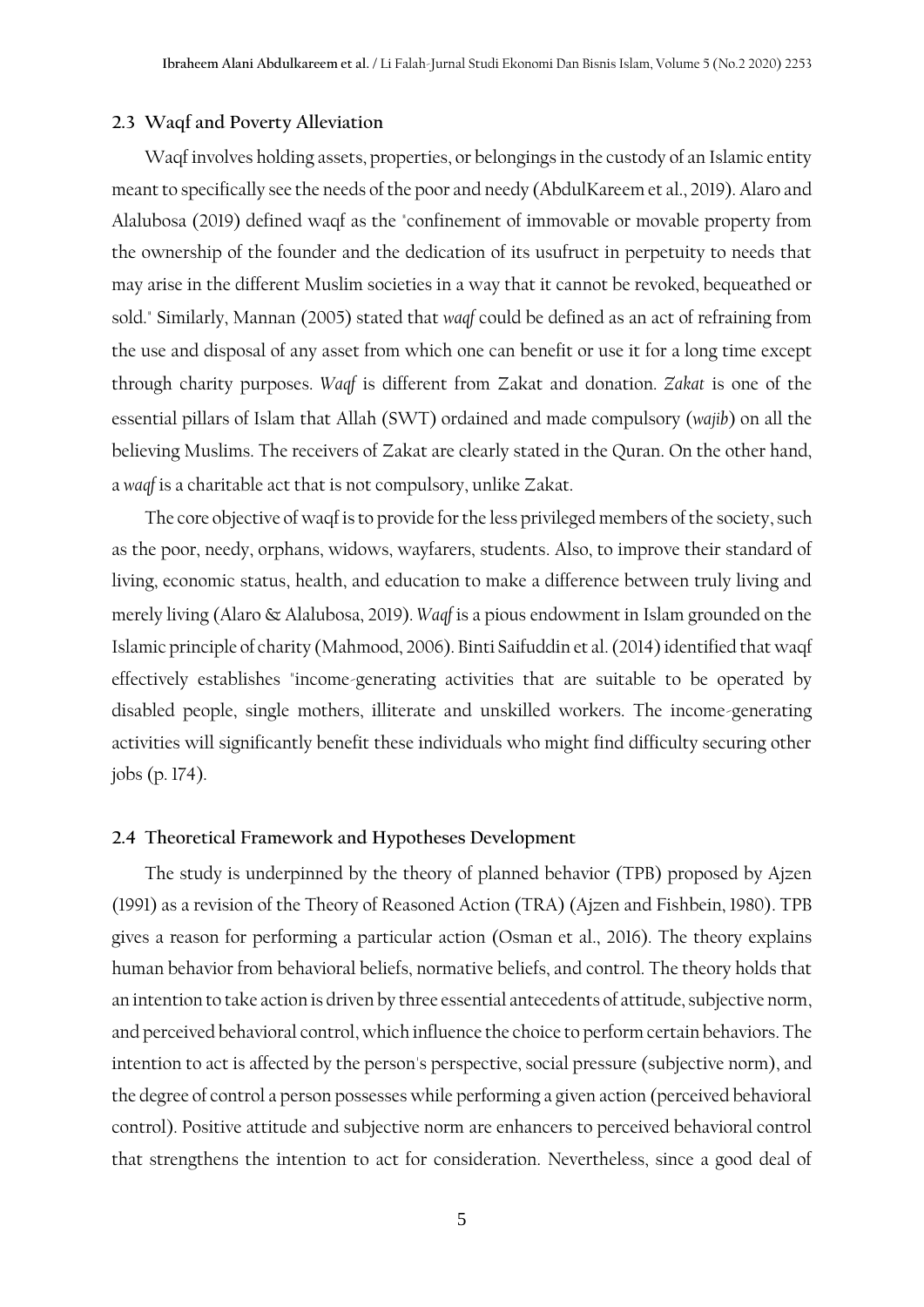behavior can be challenging to execute and limit volitional control, it is imperative to consider perceived behavioral control and intention (Shah Alam and Sayuti, 2011). This study expands the TPB with Religiosity and information as the antecedents of intent to establish waqf for poverty alleviation.



Figure 2.1 Research framework

# **2.4.1 Attitude**

Attitude has long been acknowledged as a construct that guides upcoming behavior or the intention to finally see through to a specific action (Ajzen and Fishbein 1975). Besides, Ajzen (1991) affirms that attitude is characterized as the psychological tendency communicated from the favorable or unfavorable assessment of a specific substance. By implication, the more ideal a person's attitude towards the *Waqf* establishment, the more probable it is likely to participate in the Waqf establishment. Many studies have shown a significant association between *waqf* and poverty alleviation (Shih Fang, 2004; Lada et al., 2008; Amin & Chong, 2011). Thus, we hypothesized as follow:

H1: There is a significant positive relationship between attitude and intention to establish *waqf* for poverty alleviation.

# **2.4.2 Subjective norm**

Subjective norm refers to the individual thinking that others want them to be involved in a specific behavior. Almost every individual is encouraged by deeds, advice, and others (Ajzen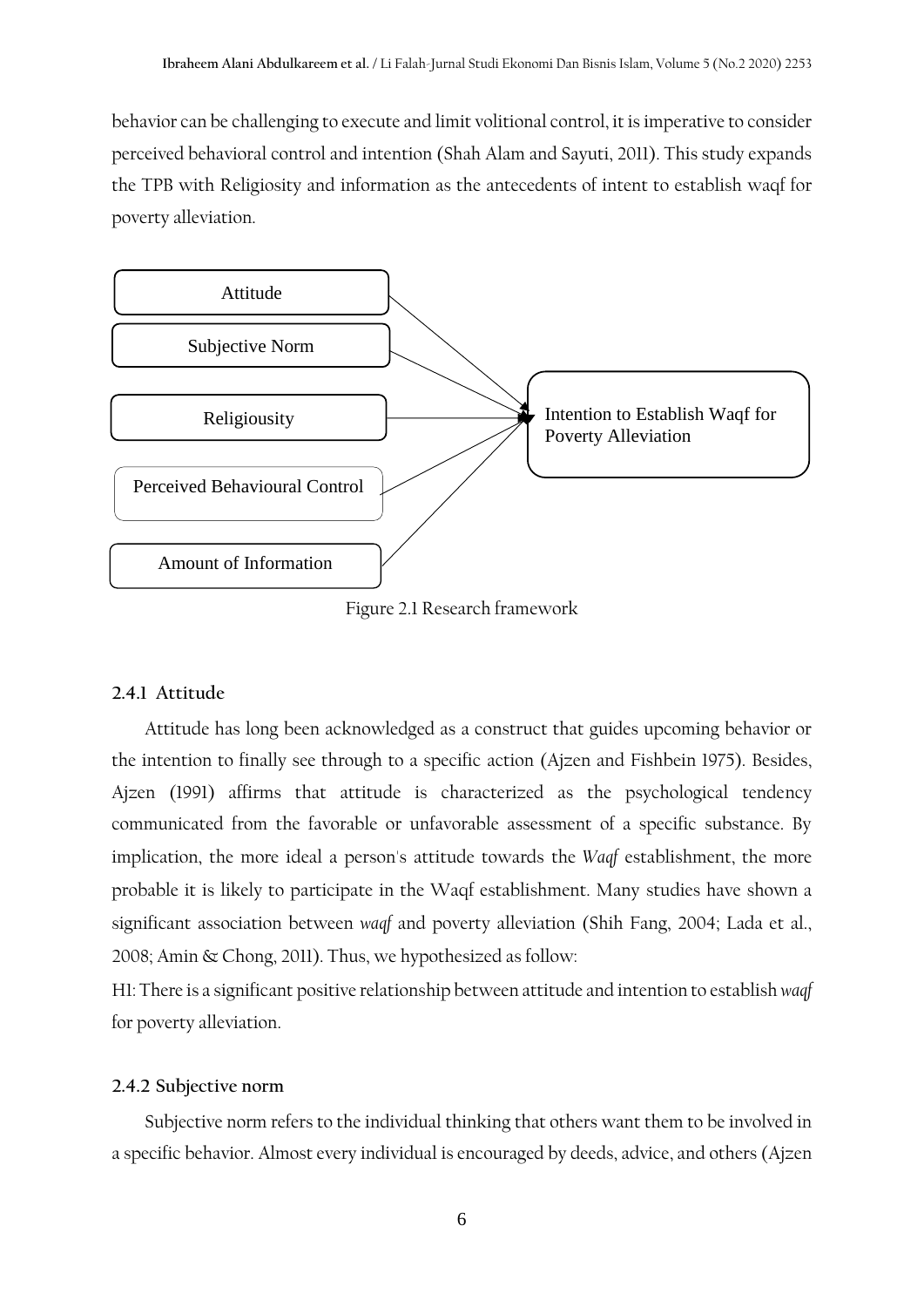and Fishbein 1975). A subjective norm is the perceived influence of friends or relatives regarding whether specific behavior should be performed. It alludes to an individual's view of others' appropriate options to execute particular action (Ajzen, 1991). This study argues that subjective norm is a key factor that explains the intention to establish waqf to alleviate poverty, as stated in the hypothesis below:

H2: There is a significant positive relationship between subjective norm and intention to establish waqf for poverty alleviation.

## **2.4.3 Perceived Behavioral Control**

Perceived Behavioural Control assumes that individuals believe that they cannot perform a specific behavior (According to Ajzen 1991). It explains the degree to which an individual has physical and mental control over their behavior and how self-confident they feel about acting (Ajzen, 2011). Hence, this study hypothesized that perceived behavioral control is predicted to have a significant relationship with the intention to establish *waqf* for institution poverty alleviation:

H3: There is a significant positive relationship between Perceived Behavioural Control and intention to establish waqf for poverty alleviation.

#### **2.4.4 Religiosity**

Religiosity refers to how believers practice their religious faith in their commitment to daily life (Amin et al., (2011). Legenhausen (2016) defines Religiosity as the degree to which a person follows their religious values, practices, and beliefs and practices them daily. And the obligation to religious activities is called Religiosity. Muslims with a higher level of Religiosity would participate more in establishing waqf than those with low Religiosity. Therefore, when an individual is committed religiously, his behavior is likely based on Religiosity than just religious affiliation (Ahmad et al., 2008). Religiosity as a concept has been applied in psychology and sociology fields, and it is yet to be fully explored in *waqf's* research (McDaniel & Burnett 1990; Ahmad et al. 2008). Several studies have reported evidence suggesting that religion will influence behavior (Abdullah & Abd-Majid, 2003; Mokhlis, 2009). However, few scholars have considered the importance of Religiosity in participating in particular to waqf. This study finds Religiosity as one factor influencing the intention to establish waqf among wealthy Muslims. Therefore, it is hypothesized that:

H4: There is a significant positive relationship between Religiosity and intention to establish waqf for poverty alleviation.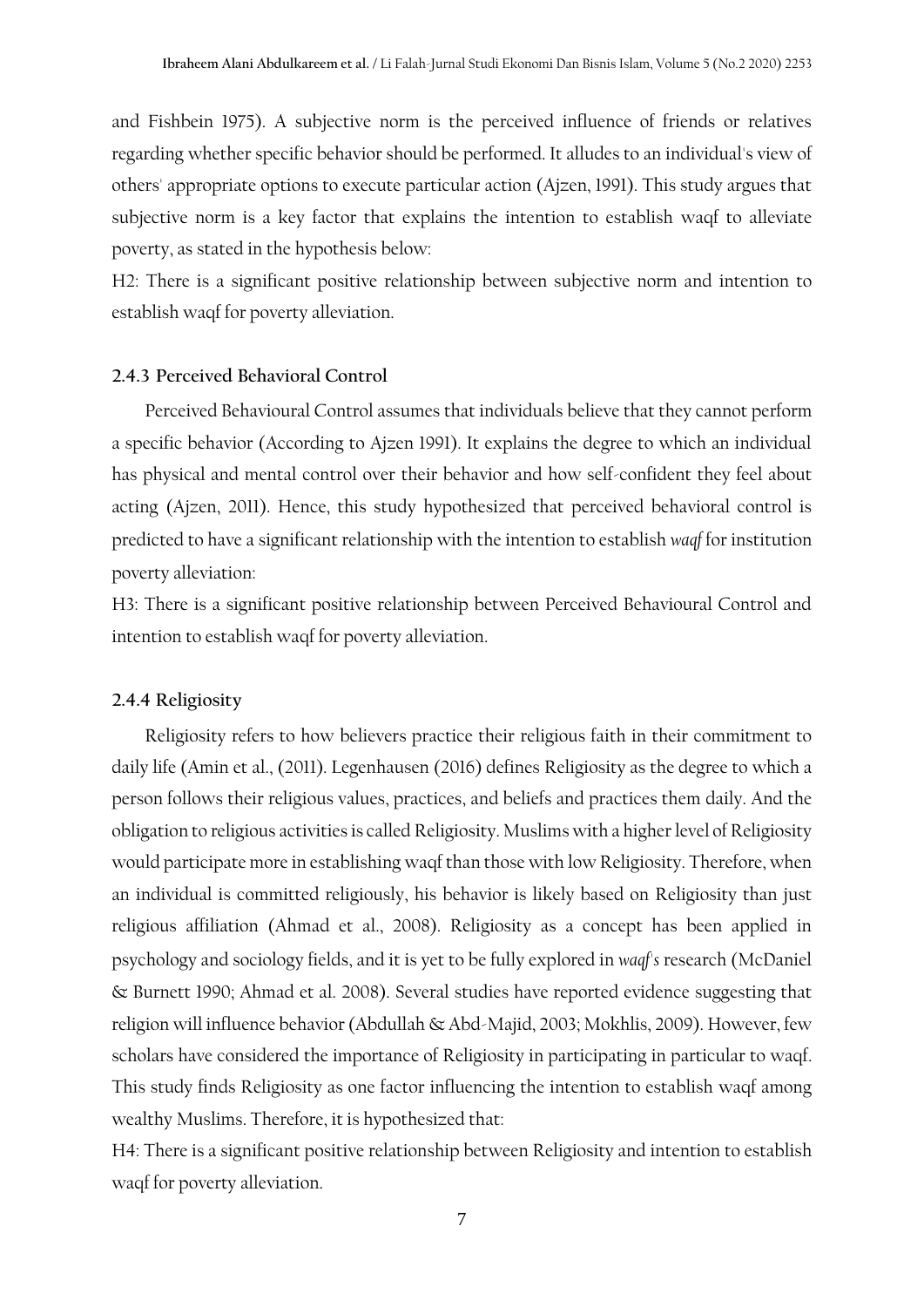## **2.4.5 Amount of information**

According to the Merriam-Webster Dictionary (1828), information can be defined as knowledge that one obtains about something or someone or knowledge gained from inquiry instruction or study. The importance of information in accepting any new things cannot be over-emphasized. It is more so in favor of religious activities like waqf. This construct is based on the fact that the availability of information helps to enhance understanding of the usefulness of Waqf among Muslims. Pikkarainen et al. (2004) have argued that the quantity of available data will determine the level of acceptance of certain products. Minimal studies have linked the importance of information available to the behavior of a particular system. This position seems to have been established by Sathye (1999), who also confirmed the significant relationship between the information and installing a specific plan. Contrarily, Ramayah et al. (2006) found no meaningful relationship between the amount of information and intention to use internet banking. Therefore, it can be argued that the amount of information on waqf available to wealthy Muslim individuals will determine whether they would establish waqf to alleviate poverty or not. The hypothesis is thus stated as follow:

H5: There is a significant positive relationship between the amount of information and the intention to establish waqf for poverty alleviation.

#### **3. Research Method**

This study used a cross-sectional design conducted through a survey. The instrument of data collection is an open-ended questionnaire with a 5-point Likert response ranging from strongly disagree (1), disagree (2), neutral (3), agree (4), and strongly agree (5). The study's questionnaire items were adapted from the previous study (see Table 1). The study population was obtained from the Secretariats of all the thirty-three Local Government Oyo State covering from masjid that performs Friday and daily prayers with an average number of five hundred (500) Islamic scholars (Alfas) across the thirty-three local government of Oyo State, Nigeria. The sample size was selected from the population using Krejcie and Morgan's (1970) Table to determine sample size. Based on the table, the minimum sample is 217. To have a representative sample from all the 33 local governments, a proportionate random sampling was used. All the Islamic scholars (*Alfas*) obtained from the Secretariats of the thirty-three Local Government from masjid that performs Friday. Daily prayers were represented proportionately to the population size of scholars from the local governments (see Appendix 1). The study utilized the Statistical Package for Social Science (SPSS) Software to analyze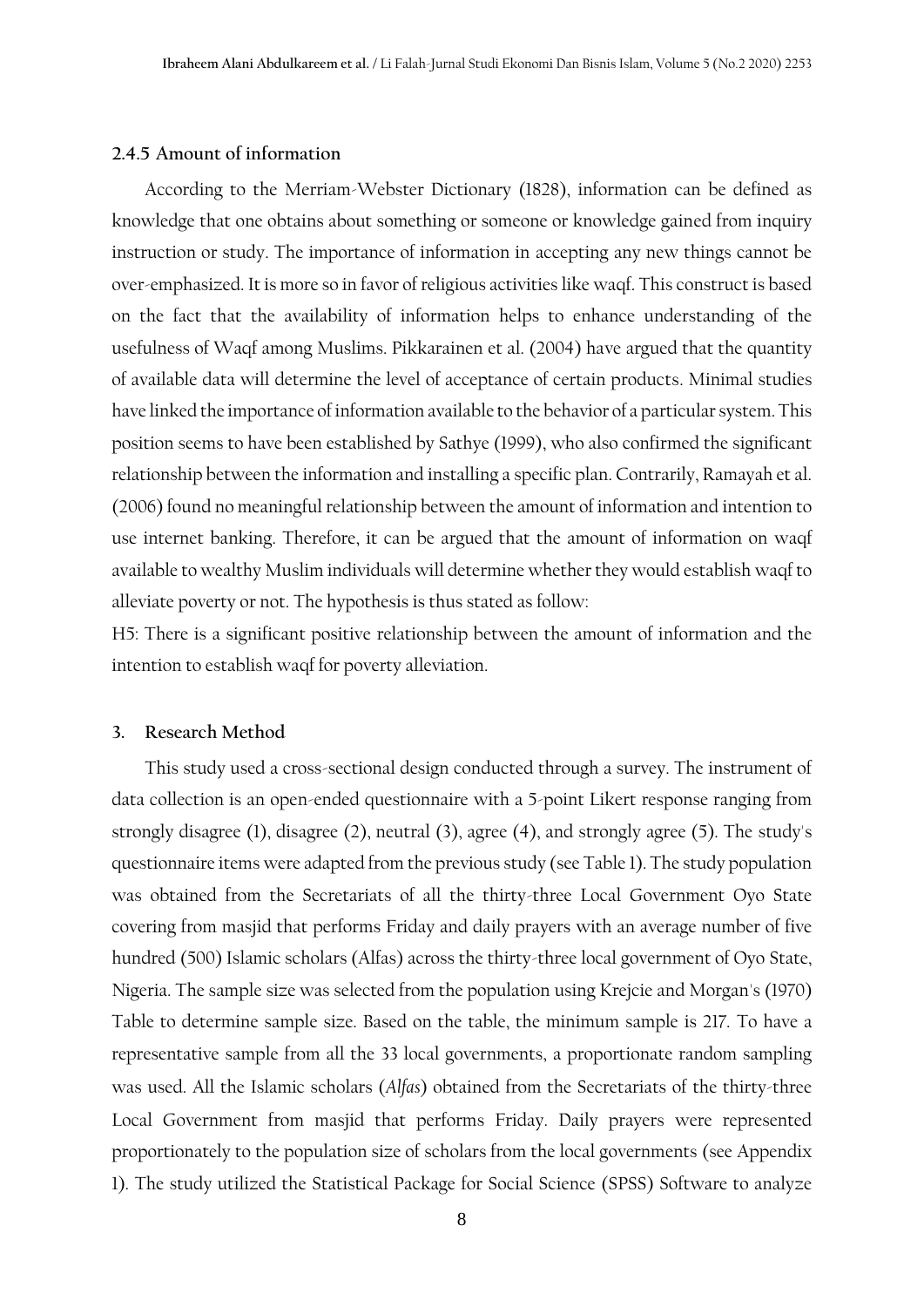both inferential and descriptive statistics. Hypotheses were tested with multiple linear regression techniques.

| Constructs            | No. of items | Sources                                   |
|-----------------------|--------------|-------------------------------------------|
| Attitude              | 5            | Rmayah et al. (2009) and Gopi and Ramayah |
|                       |              | (2007)                                    |
| Subjective Norm       | 3            | Rmayah et al. (2009) and Gopi and Ramayah |
|                       |              | (2007)                                    |
| Perceived Behavioural | 4            | Shih and Fang (2004)                      |
| Control               |              |                                           |
| Religiosity           | 6            | Adapted from Faiz (2014)                  |
| Amount of Information | 4            | Amin et al. (2014)                        |
| Dependent Variable    |              |                                           |
| Establishment of Waqf | 5            | Ramayah et al. (2009)                     |
| as a way of Poverty   |              | and Gopi and Ramayah (2007)               |
| Alleviation           |              |                                           |

Table 3. 1 The Measurement of constructs

An overview reveals that Oyo State is one of the South Western states in Nigeria, with over five million. Oyo state has an absolute poverty rate of 51.8% for poor people and a relative poverty rate of 60.7% for poor people (National Population Commission, 2010). It has thirtythree Local Governments area councils. Oyo State is one of Yorubaland and Lagos, Ekiti, Ondo, Ogun, Osun. The State is one of the oldest states in Nigeria. The State bounded on the north side by Kwara state, on the east side by Osun state, south by Ogun State and, on the west by the Republic of Benin. Oyo State covers around 28454 square kilometers of landmass (Adeyonu Oni, Okoruwa & Omonona 2012).

#### **4. Result**

#### **4.1 Response Rate**

A total of 218 questionnaires were retrieved and used in the data analysis. This finding indicates a response rate of 72. 6% out of the 300 questionnaires administered. From Table 4.1, Respondents' Demographic Profile indicates that out of a total of 218 respondents, male respondents (96.3%) dominated the female (3.7). Respondents' age distribution showed that 39.9 were less than 30 years of age; those between 30 and 39 were 20.2%; 40-49 were 10. 6%; 50-59 were 14.2%; while those between 60 and above constitute 15.1%. Married respondents were 48.2%; single respondents were 26.6%, while other marital status accounted for 25.5%. Based on the level of education, respondents with primary education amounted to 43.6% of the sample; those with secondary education constituted 19.3%. Respondents with tertiary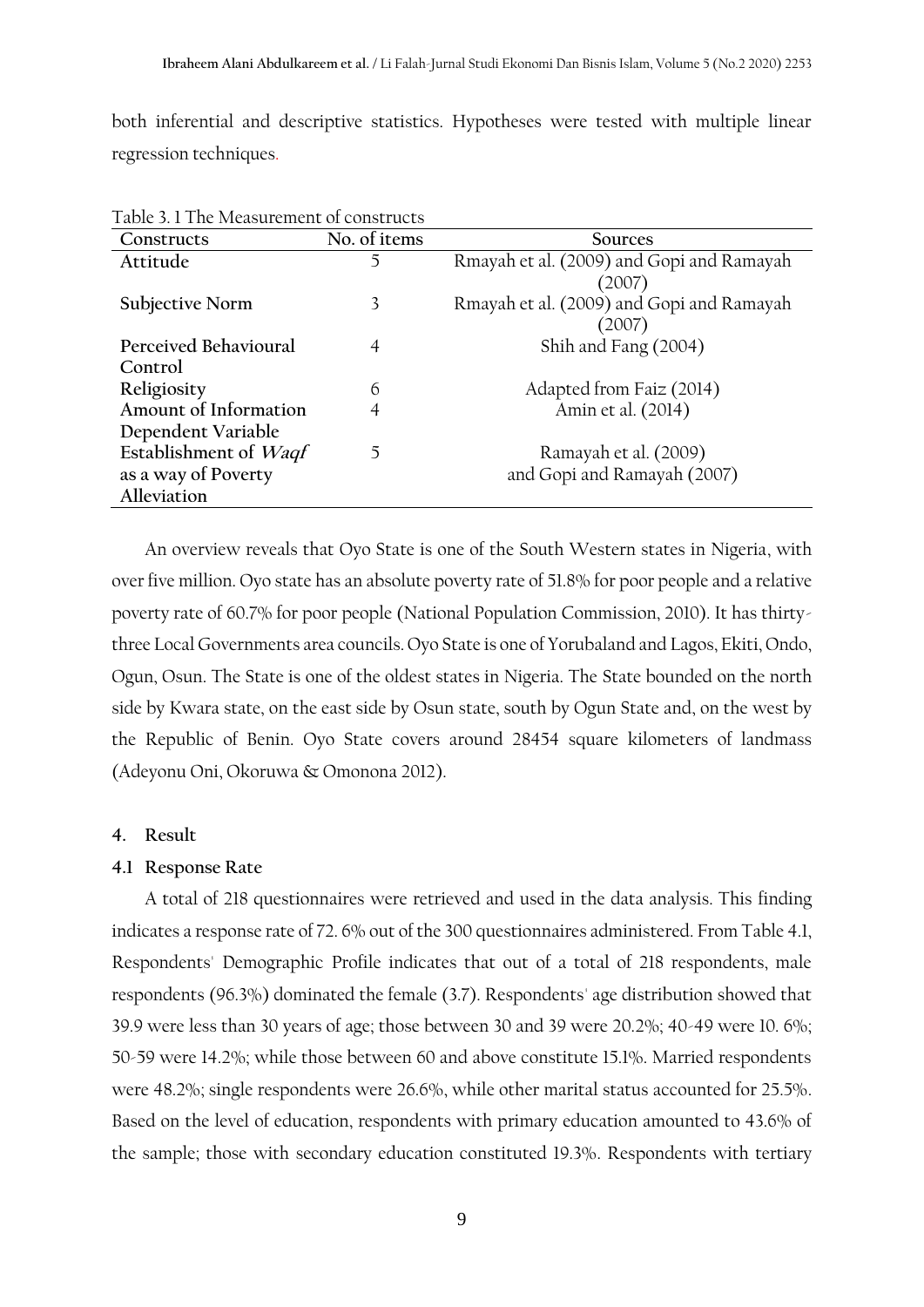institution qualifications took 18.3% of the sample population, while others accounted for 26.1%. On the basis of respondents' occupation, civil servants are 44.5%; those in business are 12.4%; farming (18.3%); self-employed (5.5%); academics/teachers (19.3%).

| radic +.1 Demographic Data of respondence i formes | Frequency | Percent $(\% )$ |
|----------------------------------------------------|-----------|-----------------|
| Gender                                             |           |                 |
| Male                                               | 210       | 96.3            |
| Female                                             | 8         | 3.7             |
| Age                                                |           |                 |
| Less than 30                                       | 87        | 39.9            |
| $30 - 39$                                          | 44        | 20.2            |
| $40 - 49$                                          | 23        | 10.6            |
| $50 - 59$                                          | 31        | 14.2            |
| 60 and above                                       | 33        | 15.1            |
|                                                    |           |                 |
| Marital status                                     |           |                 |
| Married                                            | 105       | 48.2            |
| Single                                             | 58        | 26.6            |
| Others                                             | 55        | 25.2            |
| Level of Education                                 |           |                 |
| Primary                                            | 95        | 43.6            |
| Secondary                                          | 26        | 19.3            |
| Tertiary institution                               | 40        | 18.3            |
| Others                                             | 57        | 26.1            |
| Occupation                                         |           |                 |
| Civil servant                                      | 97        | 44.5            |
| <b>Business</b>                                    | 27        | 12.4            |
| Farming                                            | 40        | 18.3            |
| Student                                            |           |                 |
| Retired                                            |           |                 |
| Unemployed                                         |           |                 |
| Self-employed                                      | 12        | 5.5             |
| Academic/teacher                                   | 42        | 19.3            |
| Others                                             |           |                 |

Table 4.1 Demographic Data of respondents Profiles

# **4.2 Descriptive statistics of constructs**

Table 4.2 presents the mean and standard deviation of the study variables, which fell between 4.54 and 6.760. This information indicated that the variables' scores fell between moderately high (3.0) to highest (7.0). Attitude had the highest mean score (6.76) with a standard deviation of 0.72, Perceived behavioral control had the high mean score also (5.94) with a standard deviation of 0.97, Religiosity had the medium mean score (5.62) with a standard deviation of 0.98. The amount of information had the medium mean score (5.51) with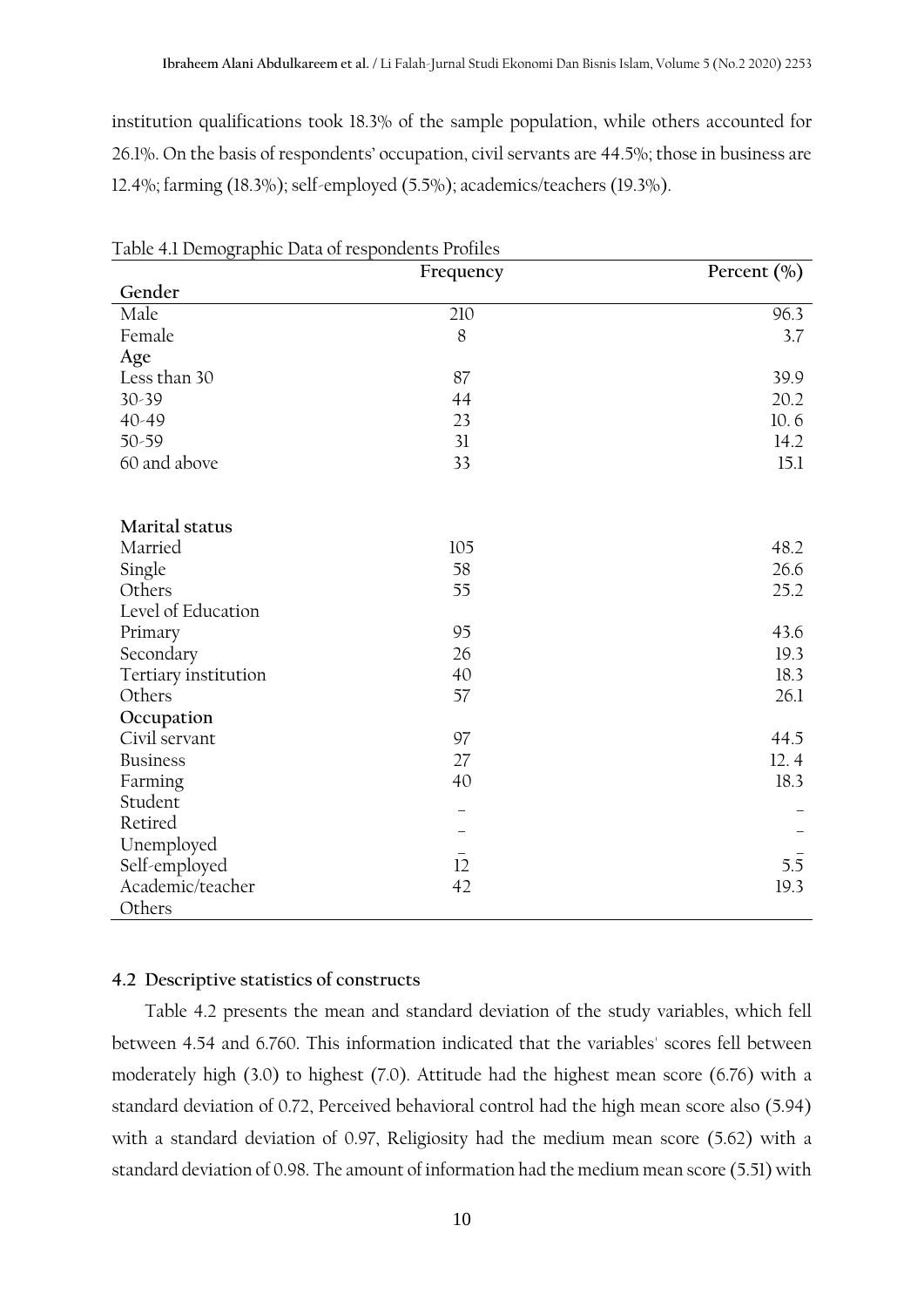a standard deviation of 1.06, while the Subjective norm had the lowest mean score (4.54) with a standard deviation of 0.94.

| Constructs      | No. of Items | Mean | St. Deviation |
|-----------------|--------------|------|---------------|
| PBC             | 4            | 5.94 | 0.97          |
| <b>SUB-NORM</b> |              | 4.54 | 0.94          |
| <b>INFO</b>     | 4            | 5.51 | 1.06          |
| <b>ATT</b>      | 5            | 6.76 | 0.72          |
| <b>REL</b>      | 6            | 5.62 | 0.98          |
| WA9F            |              | 4.90 | 0.96          |

Table 4.2 Descriptive Statistics for the variables **Descriptive Statistics for Latent Variables**

Note: PBC= perceived Behavioural Control, SUB-NORM= Subjective Norm, INFO= Amount of Information, ATT= Attitude, REL= Religiosity, *Waqf*.

# **4.3 Reliability Test of the Constructs**

This test ensures the reliability of the collected data. According to Sekaran & Bougie (2003), all data must be tested to verify that the results are reliable. From the Sekaran & Bougie (2003) point of view, data with reliability of 0.5 and above is considered reliable for further analysis. The reliability of the data collected was shown in Table: 4.3, The Cronbach's alpha ranges between .633 to .854, signifying that the data collected are reliable and, thus, can be concluded to have internal consistency.

Table 4.3 Reliability Statistics

| Measure                       | No. of Items | Cronbach's Alpha |
|-------------------------------|--------------|------------------|
| Attitude                      |              | .807             |
| Subjective Norm               |              | .721             |
| Perceived Behavioural Control |              | .800             |
| Religiousity                  |              | .854             |
| Amount of information         |              | 633              |

Attitude is found to be .807; the subjective norm is found to be .721; perceived behavioral control is found to be .800; Religiosity is found to be .854 and amounts of information variable is .633, although an item (info 3) was deleted from this variable, item 3 was deleted to achieve the acceptable level of Cronbach Alpha value which is 0.6 based on Sekaran's (2003). With item 3, the Cronbach alpha does not reach sufficient loadings. So, it was deleted to get the acceptable loading.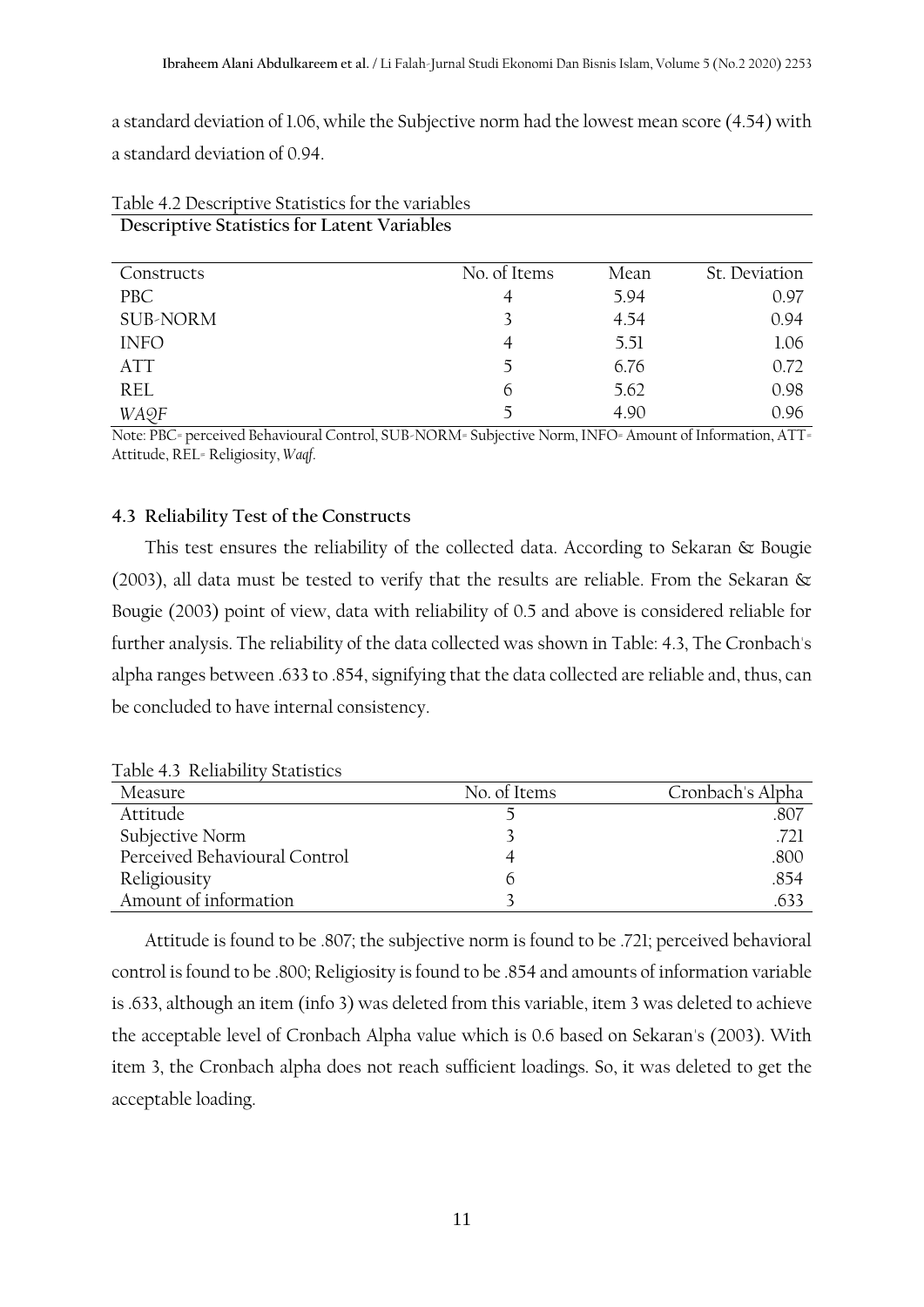## **4.4 Correlation statistics and multicollinearity**

Correlation analysis was used to examine the degree of relationship among the independents (Attitude, Subjective Norm, Perceived Behavioural Control, Religiosity and Amount of Information) and a dependent variable examined in this research work. According to Cohen (1988), the coefficient of correlation (r) is small if the value range between 0.1 and 0.29; it is medium if r is between 0.3 and 0.49, and large if r is from 0.5 to 1.0. The analysis results show that the variables under investigation are positively correlated, meaning that they have positive relationships. Table 4.4 shows the correlation analysis of the sample of the study. It can be deduced that all the independent variables (Attitude, Subjective Norm, Perceived Behavioural Control, Religiosity, and Amount of Information) are positively correlated with others. It also positively correlates with the dependent variable (intention to establish waqf for poverty alleviation).

The overall conclusion that can be discerned from the above table is that the connection between this study's variables is not so strong as to lead to a multicollinearity threat. Also, Durbin Watson's value for this study is 2.316, which falls between the accepted range of 1.5 and 2.5 is obtained. According to Lukacs, Burnham, and Anderson (2010), the purpose of checking Durbin Watson is to investigate the issue of multicollinearity. And it has been demonstrated that this study is free from multicollinearity that might occur at random as the Durbin Watson value falls within the accepted value of 1.5 to 2.5.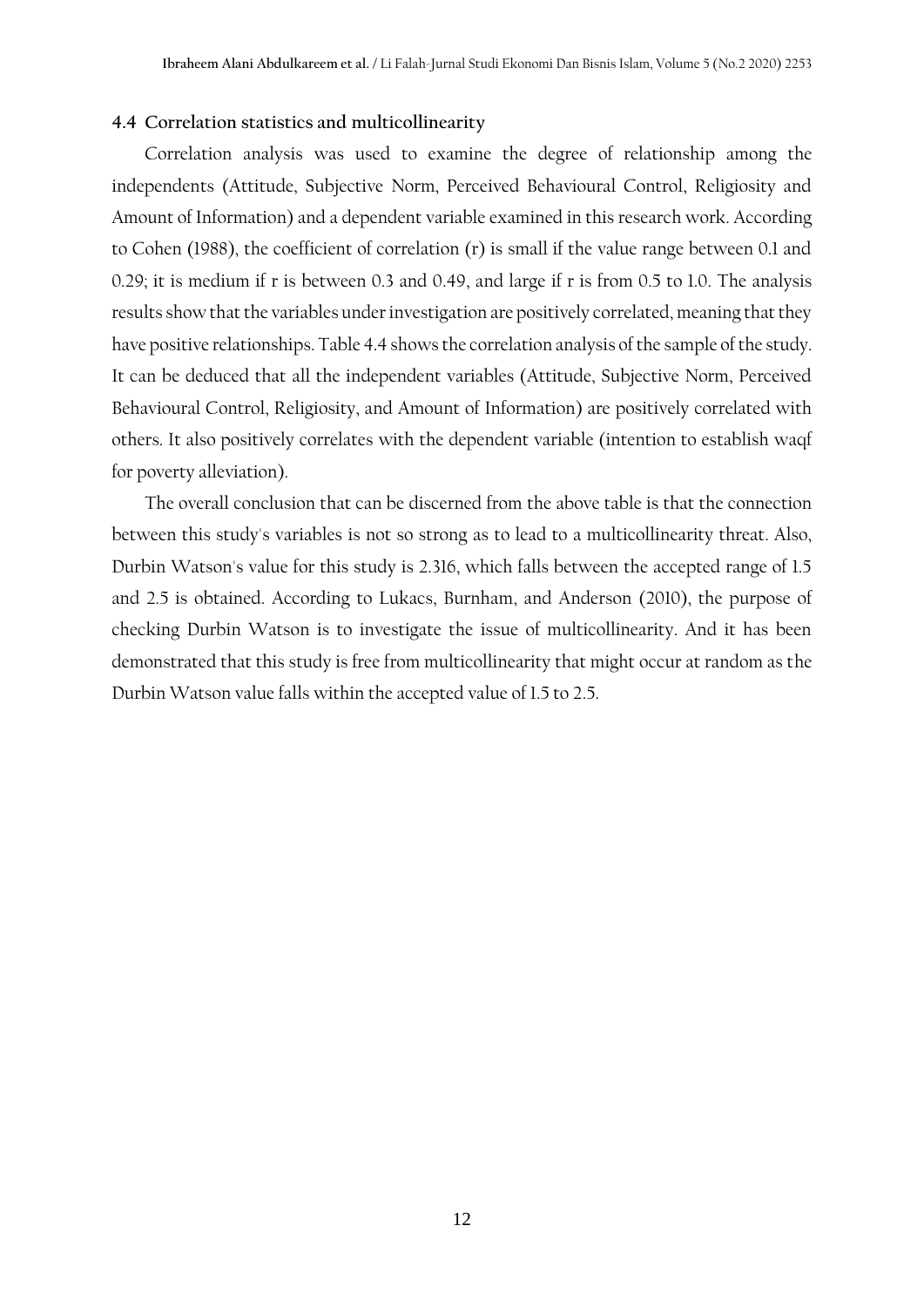|             |             | <b>PBC</b>   | ATT       | <b>INFO</b> | <b>NORM</b> | <b>REL</b>   | <b>WAQAF</b> |
|-------------|-------------|--------------|-----------|-------------|-------------|--------------|--------------|
| <b>PBC</b>  | Pearson     | $\mathbf{1}$ |           |             |             |              |              |
|             | Correlation |              |           |             |             |              |              |
|             | Sig. $(2 -$ |              |           |             |             |              |              |
|             | tailed)     |              |           |             |             |              |              |
| <b>ATT</b>  | Pearson     | $.458***$    | 1         |             |             |              |              |
|             | Correlation | .000         |           |             |             |              |              |
|             | Sig. $(2 -$ |              |           |             |             |              |              |
|             | tailed)     |              |           |             |             |              |              |
| <b>INFO</b> | Pearson     | $.450**$     | $.282**$  |             |             |              |              |
|             | Correlation |              |           |             |             |              |              |
|             | Sig. $(2 -$ | .000         | .000      |             |             |              |              |
|             | tailed)     |              |           |             |             |              |              |
| <b>NORM</b> | Pearson     | $.332**$     | $.267***$ | $.645**$    | 1           |              |              |
|             | Correlation |              |           |             |             |              |              |
|             | Sig. $(2 -$ | .000         | .000      | .000        |             |              |              |
|             | tailed)     |              |           |             |             |              |              |
| <b>REL</b>  | Pearson     | $.404***$    | $.225***$ | $.734***$   | $.594***$   | $\mathbf{1}$ |              |
|             | Correlation |              |           |             |             |              |              |
|             | Sig. $(2 -$ | .000         | .001      | .000        | .000        |              |              |
|             | tailed)     |              |           |             |             |              |              |
| <b>WAQF</b> | Pearson     | $.569**$     | $.427***$ | $.530**$    | $.474***$   | $.508***$    | $\bf{l}$     |
|             | Correlation |              |           |             |             |              |              |
|             | Sig. $(2 -$ | .000         | .000      | .000        | .000        | .000         |              |
|             | tailed)     |              |           |             |             |              |              |

\*\*. Correlation is significant at the 0.01 level (2-tailed).

Note: PBC= perceived Behavioural Control, SUB-NORM= Subjective Norm, INFO= Amount of Information, ATT= Attitude, REL= Religiosity, *Waqf*.

# **4.5 Regression Analysis**

The regression results displayed in Table 4.5 show that the value of  $r^2$  = .460 and F value of 38.002 signifies that the variable is under consideration (attitude, subjective norm, perceived behavioral control, Religiosity, and amount of information) altogether significantly explain the model. However, they can only explain 46% of the variance of waqf's establishment for poverty alleviation.

| $14010$ $10$ $100$ $100$<br>Variable | В     | Sig. |
|--------------------------------------|-------|------|
| Attitude                             | .169  | .003 |
| Subjective Norm                      | .144  | .034 |
| Perceived Behavioural Control        | .322  | .000 |
| Religiousity                         | .161  | .035 |
| Amount of Information                | .127  | .122 |
| R                                    | .687  |      |
| R <sup>2</sup>                       | . 473 |      |

**Table 4.5 Regression Analysis**

Note: PBC= perceived Behavioural Control, SUB-NORM= Subjective Norm, INFO= Amount of Information, ATT= Attitude, REL= Religiosity, *Waqf*.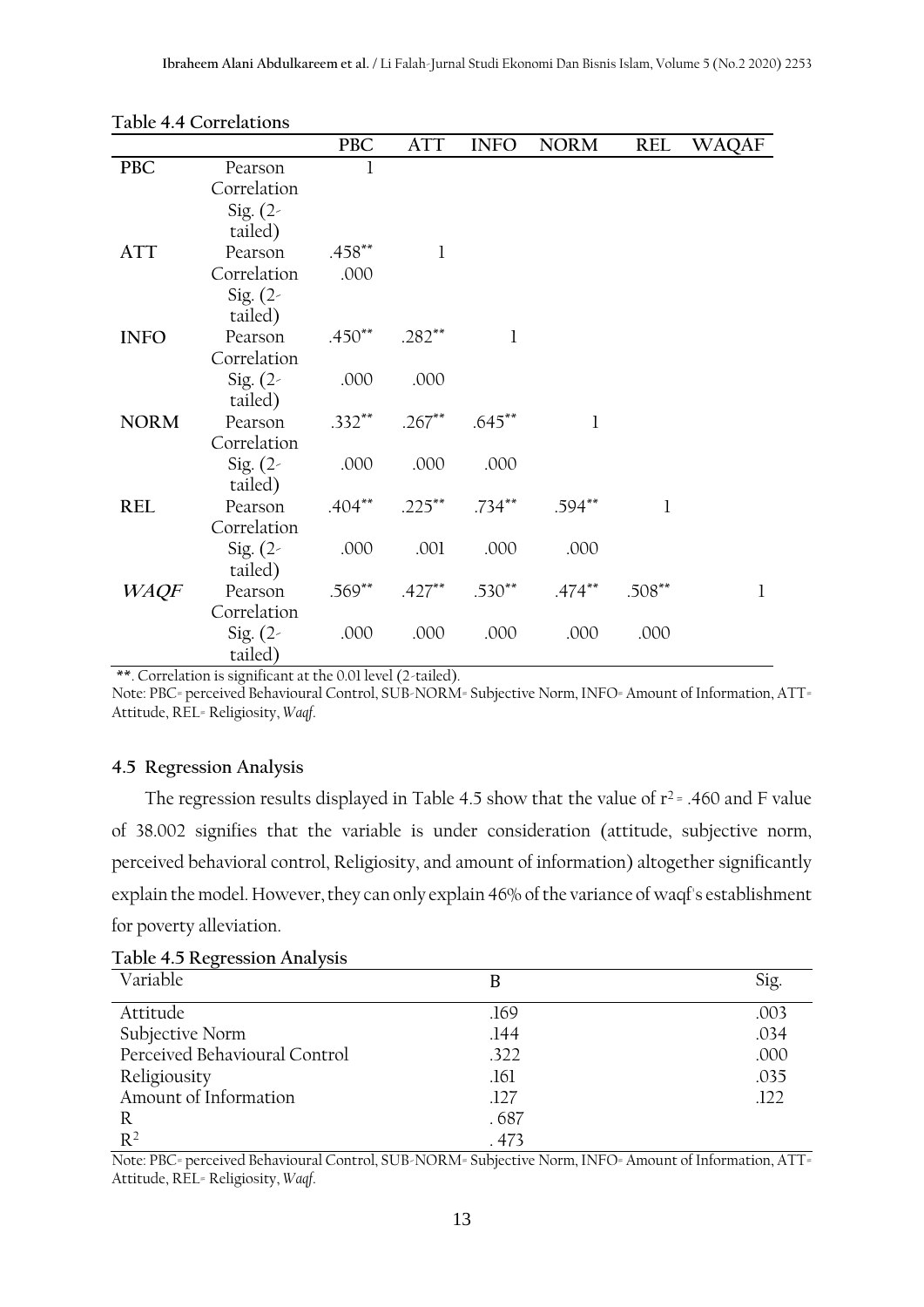| ີ<br>Variables                | ີ<br><b>Hypotheses</b> | Beta $(\beta)$ | T-Score | Sig  |
|-------------------------------|------------------------|----------------|---------|------|
| (Constant)                    |                        |                | .023    | .000 |
| Attitude                      | $H_1$                  | .169           | 2.982   | .003 |
| Subjective Norm               | H <sub>2</sub>         | .144           | 2.131   | .034 |
| Perceived Behavioural Control | $H_3$                  | .322           | 5.270   | .000 |
| Religiosity                   | $H_4$                  | .161           | 2.122   | .035 |
| Amount of Information         | H <sub>5</sub>         | .127           | 1.555   | .122 |
| R Square                      | .473                   |                |         |      |
| Adjusted R Square             | .460                   |                |         |      |
| F Value                       | 38.002                 |                |         |      |
| Durbin Watson                 | 2.316                  |                |         |      |

**Table 4.6 Regression Analysis Testing for H<sup>1</sup> H<sup>2</sup> H<sup>3</sup> H4 H<sup>5</sup> H<sup>6</sup>**

Table 4.6 indicates the results of samples surveyed in the study the significance level of factors influencing the establishment of the *Waqf* institution as a way of poverty alleviation. From this table, it is observed that all relationships are the significant. H1 (*β* = .169, *t* = 2.982); H2 ((*β* = .144, *t* = 2.131); H3 (*β* = .322, *t* = 5.270); H4 (*β* = .161, *t* = 2.122); H5 (*β* = .127, *t* = 1.555). The results show that all hypotheses are positively significant except, H5.

### **5. Conclusion**

The study examines the influence of attitude, subjective norm, perceived behavioral control, Religiosity, and information on establishing Waqf in Oyo State, Nigeria. The study found that the entire antecedents are significantly influential in establishing waqf in line with the theory of planned behavior. The study theoretically contributes to the stream of literature that affirms the idea's efficacy on the behavioral intention from the Islamic Shariah perspective, focusing on waqf as an instrument of poverty alleviation. To this end, the study recommends that the horizon of poverty alleviation drive needs to pay special attention to waqf in addition to governmental efforts. The findings also reveal that integrating waqf into the poverty alleviation drive will benefit all stakeholders irrespective of religious backgrounds. Lastly, the government will benefit significantly from it as poverty has been a threat to the development of any nation could be challenged from a broader perspective. Thus, the achievement of poverty alleviation objectives would be strengthened.

**References**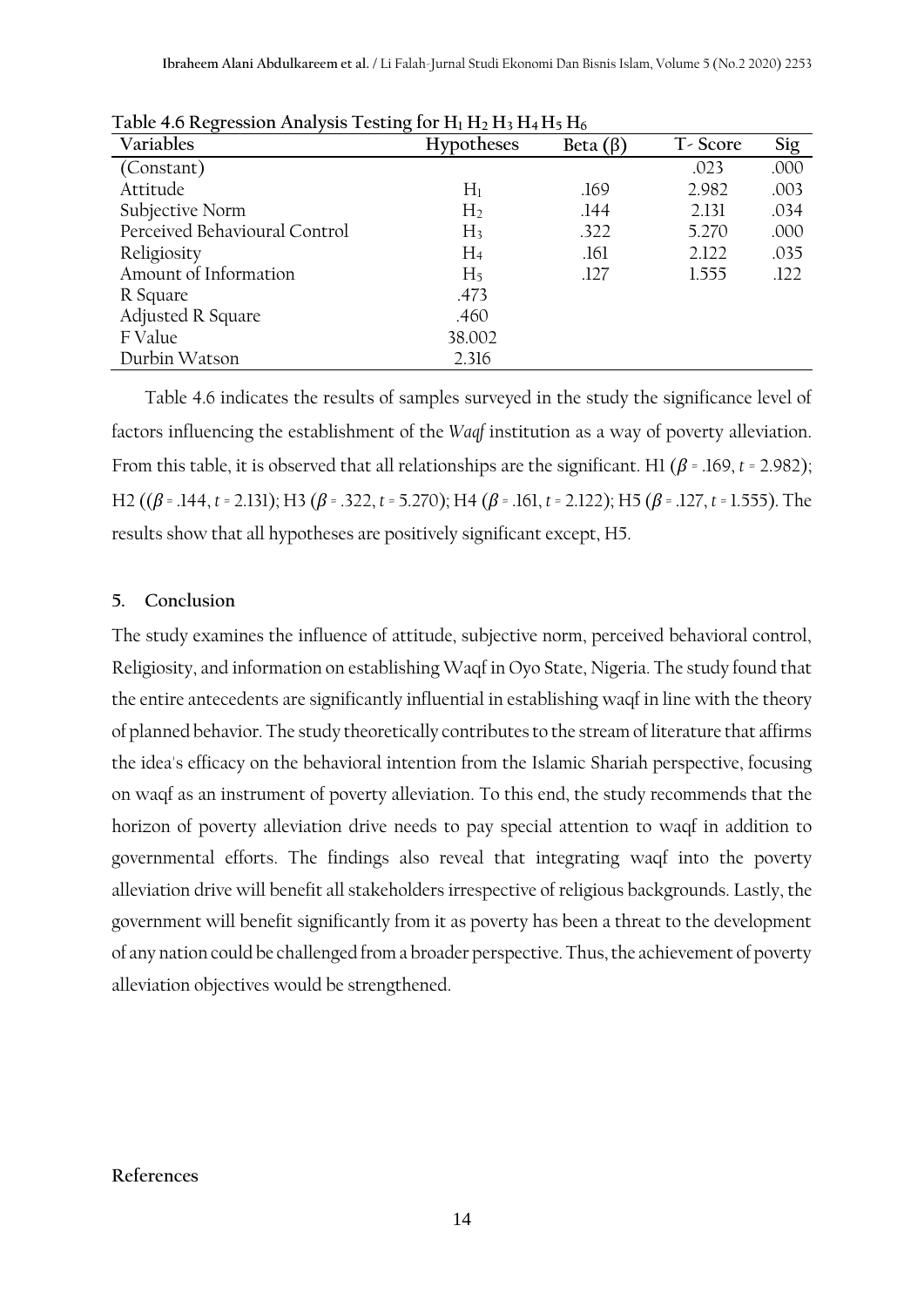- Abdullah, N., & Abd-Majid, M. S. A. (2003). The Influence of Religiosity, Income, and Consumption on Saving Behavior: The Case of International Islamic University Malaysia (IIUM). *Jurnal Iqtisad*, 4(1), 1-11.
- AbdulKareem, I. A., Ogunbado, A. F., AbdulGaniyy, A., & Mahmud, M. S. (2019). Factors Motivating the Establishment of Waqf Institution towards Poverty Alleviation among Muslim Ummah in Oyo State, South West, Nigeria. *Jurnal Manajemen Bisnis (JMB)*, 32(1), 41-59.
- AbdulKareem, I. A., AbdulGaniyy, A., Mahmud, M. S., & Yazid, A. S. (2020). Alternative Way to Reducing Poverty and Inequality in Nigeria from an Islamic Perspective. *Journal of Islamic Banking and Finance*, 37(2), 73-83.
- AbdulKareem, I. A., Mahmud, M. S., & AbdulGaniyy, A. (2020). Thematic Review of Sukuk Ijarah Issued in Nigeria: An Opportunity for Economic Development. *Jurnal Iqtisaduna*, 1(1), 61-80.
- Adeyonu, A. G., Oni, O. A., Okoruwa, V. O., & Omonona, B. T. (2012). Seasonality in Poverty Level of Rural Farming Households in Oyo State Nigeria. *ARPN Journal of Agricultural and Biological Science*, 7(8) 570-575.
- Achuonye, K. A. (2017). *Education in Nigeria for value re-orientation, poverty eradication, and national development*. A paper was presented at the 19th Nafak Conference at the University of Port Harcourt, Choba Rivers State, Nigeria. 13th-17th March.
- Ahmad, W. M. W., Rahman, A. A., Ali, N. A., & Seman, A. C. (2008). Religiosity and banking selection criteria among Malays in Lembah Klang. *Shariah Journal*, 16(2), 279-304.
- Ajzen, I. (2011). *The theory of planned behavior: Reactions and reflections*. Psychology & Health, 26(9), 1113-1127
- Ajayi, A.R. (2009). *The Role Expectations of Agricultural Extension in Poverty Alleviation in a Democratic and Deregulated Economy in* J.U Agbamu (ed) Perspectives in Agricultural Extension and Rural Development, Asaba, Springfield Publishers.
- Ajzen, I., & Fishbein, M. (1980). *Understanding attitudes and predicting social behavior*. Englewood Cliffs, NJ: Prentice-Hall.
- Ajzen, I. and Fishbein, M. (2000). *Attitudes and the attitude-behavior relation: reasoned and automatic processes*, in Stroebe, W. and Hewstone, M. (Eds), European Review of Social Psychology, Wiley, New York, NY, 1-28.
- Alaro, A. A. M., & Alalubosa, A. H. (2019). Potential of Sharī'ah compliant microfinance in alleviating poverty in Nigeria. *International Journal of Islamic and Middle Eastern Finance and Management*. 115-129.
- Ali, I. B. (2009). Waqf: A sustainable development institution for Muslim communities. Takaful T & T&T Friendly Society, Trinidad and Tobago is available at www. takaafultt. Org.
- Amin, H., Rahim Abdul Rahman, A., & Abdul Razak, D. (2014). Customer acceptance of Islamic home financing. *International Journal of Housing Markets and Analysis*, 7(3), 307- 332.
- Amin, H., & Chong, R. K. (2011). Is the theory of reasoned action valid for Ar-Rahnu? An empirical investigation. *Australian Journal of Basic and Applied Sciences*, 5(10), 716-726.
- Binti Saifuddin, F., Kayadibi, S., Polat, R., Fidan, Y., & Kayadibi, O. (2014). The Role of cash Waqf in poverty alleviation: Case of Malaysia. *International Journal of Business, Economics, and Law*, 4 (1), 171- 179.
- Dansabo, M. T. (2015). Assessing the developmental impact of poverty eradication programs in Sokoto State, Nigeria. *The Nigerian Journal of Sociology and Anthropology*, 13(1).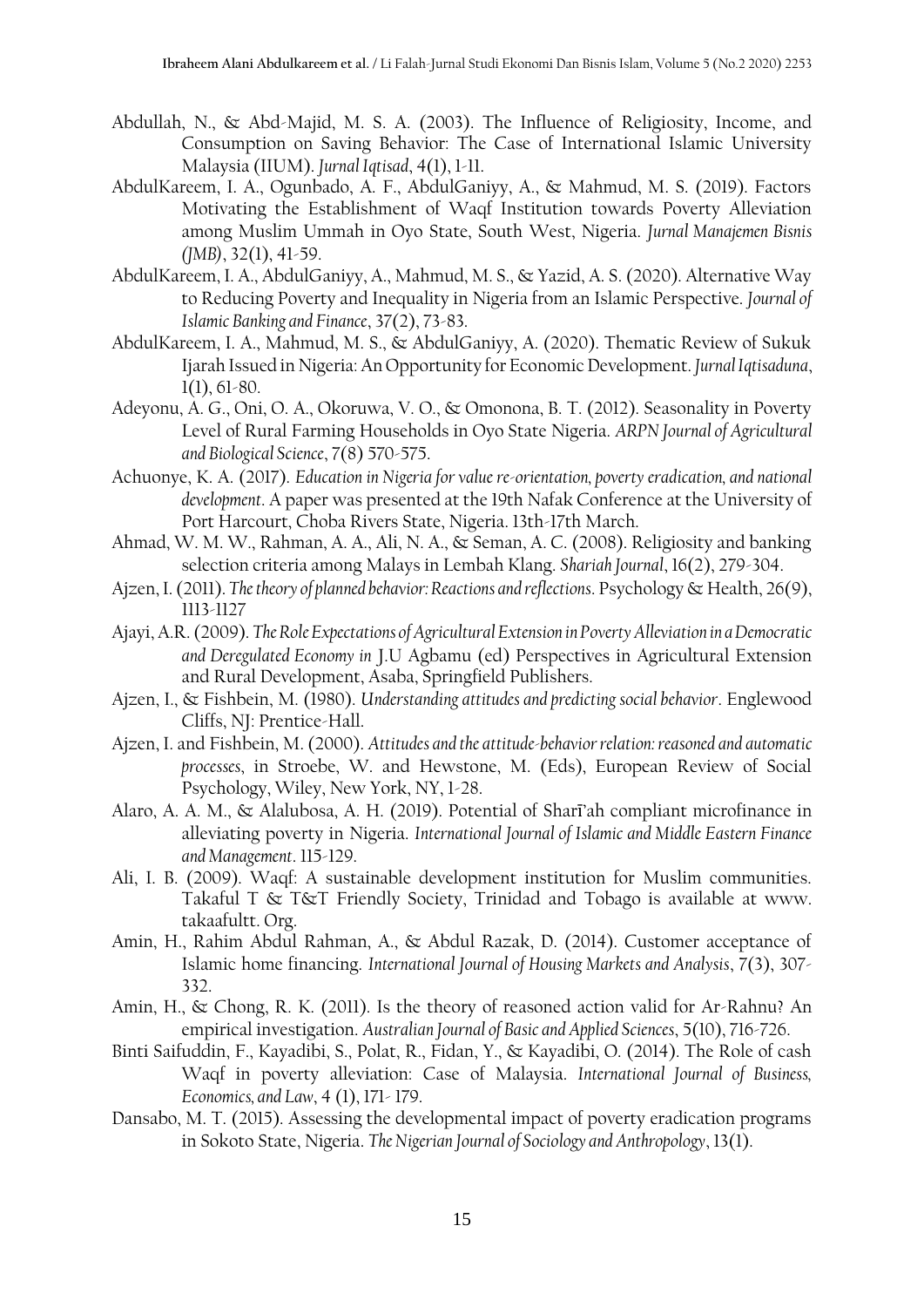- Chabbal, A. Y. (2020). Waqf and Entrepreneurship: An Ignored Mechanism for Modern Economic Development in Nigeria. *Journal of African Sustainable Development*, 20(2) 2218-8777.
- Cohen, M. A. (1988). Some new evidence on the seriousness of the crime. *Criminology*, 26(2), 343-353.
- Gopi, M., & Ramayah, T. (2007). Planned behavior theory's application in predicting intention to trade online: Some evidence from a developing country. *International Journal of Emerging Markets,* 2(4) 348-360.
- John, O. A., & Bright, O. O. (2012). Poverty and youth unemployment in Nigeria, 1987-2011. *International Journal of Business and Social Science*, 3(20).
- Kazeem, Y. (2018). Nigeria is set to stay the world's poverty capital for at least a generation, Quartz Africa. https://qz.com/africa/1421543/nige rias-poverty-crisis-isworseningoxfam-world-bank-data/
- Krejcie, R. V., & Morgan, D. W. (1970). Table for determining sample size from a given population. *Educational and Psychological Measurement*, 30(3), 607-610.
- Lada, C. J., Muench, A. A., Rathborne, J., Alves, J. F., & Lombardi, M. (2008). The nature of the dense core population in the Pipe Nebula: thermal cores under pressure. *The Astrophysical Journal*, 672(1), 410.
- Legenhausen, M. (2016). *A Muslim's non-reductive religious pluralism*. In Islam and Global Dialogue (pp. 71-94). Routledge.
- Lukacs, P. M., Burnham, K. P., & Anderson, D. R. (2010). Model selection bias and Freedman's paradox. *Annals of the Institute of Statistical Mathematics*, 62(1), 117-125.
- Mannan M.A (2005) The Role of Waqf in Improving the Ummah Welfare. Presentation at the International Seminar on Islamic Economics as a Solution. Organized by the Indonesian Association of Islamic Economists and Muamalat Institute, Jakarta. Medan, Indonesia.
- McDaniel, S. W., & Burnett, J. J. (1990). Consumer religiosity and retail store evaluative criteria. *Journal of the Academy of Marketing Science*, 18(2), 101-112.
- Mokhlis, S. (2009). Relevancy and measurement of Religiosity in consumer behavior research. *International Business Research*, 2(3), 75.
- Obikeze, O. S. A., & Ananti, M. O. (2015). The Challenges of Ending Rural Poverty: An Appraisal of the National Poverty Eradication Programme (NAPEP). *Journal of Policy and Development Studies*, 289(1851), 1-11.
- Ogunna, A.E.C. (2007). *Basic issues in community development and local government*. Owerri Versatile Publishers.
- Orokpo, O. F., & Mutong, S. M. (2018). Nigeria's Raising Poverty Profile Amidst Poverty Alleviation Programmes: Interrogating the Paradox. *International Journal of Innovative Development and Policy Studies,* 6(2), 109-116.
- Osman, S., Mati, I., Ahmad, J., & Haji-Othman, Y., (2015) Unlocking Value of Waqf Property Using Hibah Mudharabah: A Case study of Commercial Buildings in Kedah, Malaysia, *International Journal of Development Research*, 5(05), 4294-4299.
- Pikkarainen, T., Pikkarainen, K., Karjaluoto, H., & Pahnila, S. (2004). Consumer acceptance of online banking: An extension of the technology acceptance model. *Internet Research*, 14(3), 224-235.
- Ramayah, T., Rouibah, K., Gopi, M., & Rangel, G.J. (2009). A decomposed theory of reasoned action explains the intention to use Internet stock trading among Malaysian investors. *Computers in Human Behavior*, 25(6), 1222-1230.
- Ramayah, T., Md-Taib, F., and Ling, K.P. (2006). Classifying users and non-users of internet banking in northern Malaysia. *Journal of Internet Banking and Commerce*, 11(2), 1-13.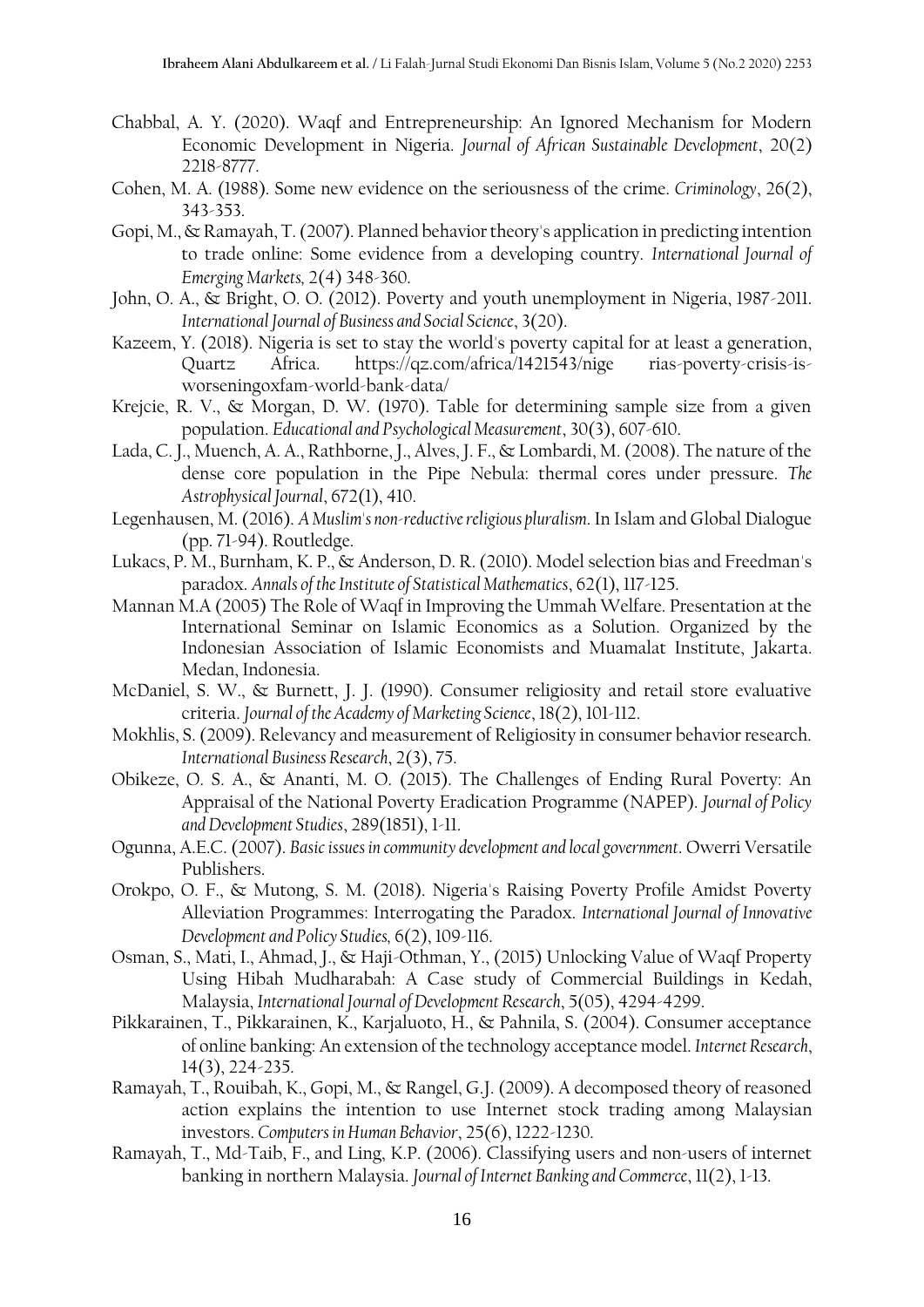- Sathye, M. (1999). Adoption of Internet banking by Australian consumers: an empirical investigation. *International Journal of bank marketing*, 17(7), 324-334.
- Sekaran, U. (2003). *Research methods for business: A skill-building approach*. John Wiley & Sons.
- Sekaran, U., & Bougie, R. (2003). *Research methodology for business. A skill-building approach*. John Wiley & Sons.
- Shah Alam, S., & Mohamed Sayuti, N. (2011). Applying the Theory of Planned Behavior (TPB) in halal food purchasing. *International Journal of Commerce and Management*, 21(1), 8-20.
- Shih, Y. Y., & Fang, K. (2004). A decomposed theory of planned behavior to study Internet banking in Taiwan. *Internet Research*, 14(3), 213-223.
- Tagoranao, M. S., & Gamon, A. D. (2019). Understanding the Religious Rights of the Muslims in the Philippines: A Catalyst for Peace and Justice (Kefahaman tentang Hak Beragama Orang Islam di Filipina: Pemangkin untuk Keamanan dan Keadilan). *Journal of Islam in Asia*, 16(1), 204-220.
- The nation newspaper (2016). *Eighty-five percent of Nigerians live in poverty* Ngige. Retrieve online on 25 April 2020 from http://thenationonlineng.net/85-percent-nigerians-livepoverty-ngige/
- Tunji, S.T., (2013), "Islamic banking as a panacea for economic instability in Nigeria," Nigerian Chapter of Arabian Journal of Business and Management Review, 1(3).
- Udofia, N., & Mkpa, P. (2016). An assessment of the impediments to the National Poverty Eradication Programme (NAPEP's) objectives. *IOSR Journal of Humanities and Social Science*, 21(3), 05-13.
- World Bank (1990). Poverty: World Development Indicators. World Development Report. Retrieved online on 15th April 2020 from https://openknowledge.worldbank.org/bitstream/handle/10986/5973/WDR%2 01990%20-%20English.pdf?sequence=5&isAllowed=y.
- World Bank (2001). World Development Report, attacking poverty. Retrieved online on 15 April 2020 from http://www.ssc.wisc.edu/~walker/wp/wpcontent/uploads/2012/10/wdr2001.pdf
- Yusuff, J. A., & Noor Aziza, C. E. (2013). Alleviation of poverty among OIC countries through sadaqat, cash waqf, and public funding. *International Journal of Trade, Economics, and Finance*, 4(6), 403.
- Ziyaviddinovna, M. M., & Sagdullaevich, K. K. (2020). Poverty reduction by the Islamic waqf system. *Journal of Critical Reviews*, 7(4), 68-73.